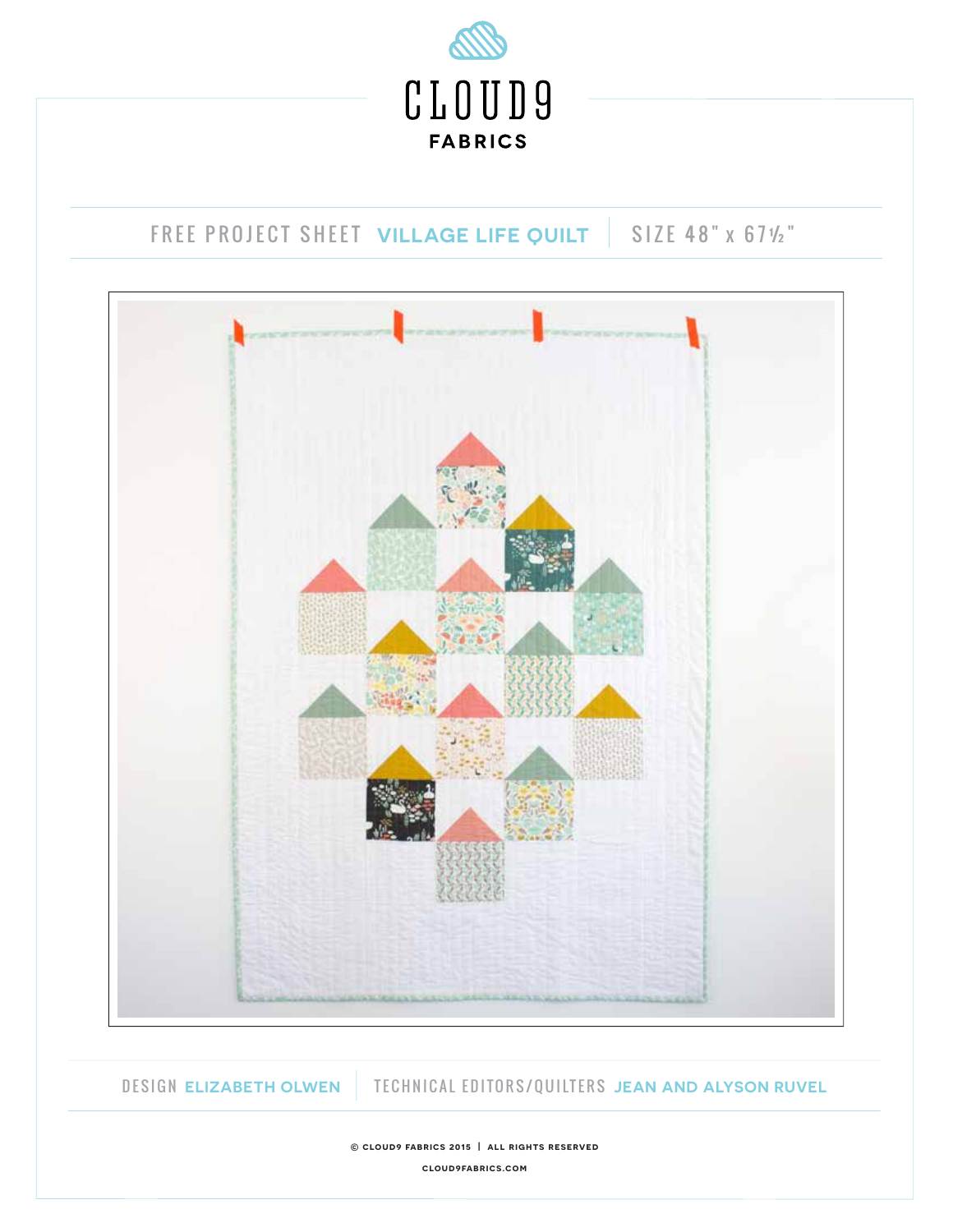## MATERIALS

### **VILLAGE LIFE** FEATURING **PARK LIFE** B Y **ELIZABETH OLWEN**

*14- 9" squares of each:* Hyde Park [Pink & Multi], Royal Swans [Green & Brown], Victorian Afternoon [Pink & Gold], Leafscape [Turquoise & Brown], Flower Field [Coral & Gold], Sunday Stroll [Pink & Green], Bloomsbury [Turquoise & Pink]

*1 Fat Quarter each:* Cirrus Solids [Salmon, Sprout, Mint] *1 Fat Eighth:* Cirrus Solids [Coral] *3 yards:* Cirrus Solids [Limestone] for Background *5/8 yard* Leafscape [Turquoise] for Binding *3½ yards* Royal Swans [Green] for Backing

*Note: All possible care has been taken to assure the accuracy of this pattern. We are not responsible for printing errors or the manner in which individual work varies. Please read instructions carefully before starting the construction of this quilt. If desired, wash and iron your fabrics before starting to cut.*

## CUTTING DIRECTIONS

*Cutting dimensions include ¼" seam allowances.*

*From each* Hyde Park [Pink & Multi], Royal Swans [Green & Brown], Victorian Afternoon [Pink & Gold], Leafscape [Turquoise & Brown], Flower Field [Coral & Gold], Sunday Stroll [Pink & Green], Bloomsbury [Turquoise & Pink]: 1- 7¼" x 6½" rectangle *(Note direction of prints when cutting)*

*From* Cirrus Solids [Coral]:

1- 4" strip *subcut into*

*•* 2- 7¼" x 4" rectangles

*From* Cirrus Solids [Sprout]: 2- 4" strips *subcut into*

*•* 4- 7¼" x 4" rectangles

*From* Cirrus Solids [Salmon]: 2- 4" strips *subcut into •* 2- 7¼" x 4" rectangles *From* Cirrus Solids [Mint]: 3- 4" strips *subcut into •* 3- 7¼" x 4" rectangles *From* Cirrus Solids [Limestone]: 28- 4" x 4" squares 2- 35½" x 10½" rectangles 2- 6½" x 68½" rectangles 4- 7¼" x 6½" rectangles 2- 7¼" x 10" rectangles 2- 7¼" x 13" rectangles

# ASSEMBLY DIRECTIONS **CONSTRUCTIONS DIAGRAMS**

#### **BLOCK ASSEMBLY**

1. Mark a diagonal line from corner to corner on the wrong side of all 4" squares.*[fig 1]* 

2. To make the roofs of the houses, place a marked 4" square RST (right sides together), on left side of the 7¼" x 4" rectangle. Sew on the line. Press seam toward the solid color, trim bottom 2 layers to ¼" seam allowance. *[fig 2]*

3. Repeat Step 2 to the right side of the 7¼" x 4" rectangle. *[fig 3]* Make 14.

4. Following the **QUILT DIAGRAM**, sew a roof (from Step 2 & 3) to a 7¼" x 6½" rectangle noting direction of prints. *[fig 4]* Make 14.

### **QUILT ASSEMBLY**

5. Follow the **QUILT DIAGRAM** for block placement, sew Limestone rectangles to house blocks. Sew blocks in vertical rows.

6. Sew rows together, mathing seams as shown in **QUILT DIAGRAM**.

7. Sew 35½" x 10½" Limestone rectangles to top and to bottom, press seams away from houses.

8. Sew 6½" x 68½" rectangles to each side of the quilt.

9. Layer quilt top, batting, and backing. Quilt as desired and bind.

| DIAGRAMS                         |
|----------------------------------|
| $\it{fig~1}$<br>$\mathit{fig}$ 2 |
| $fig\ 3$                         |
| fig 4                            |
| page 2                           |